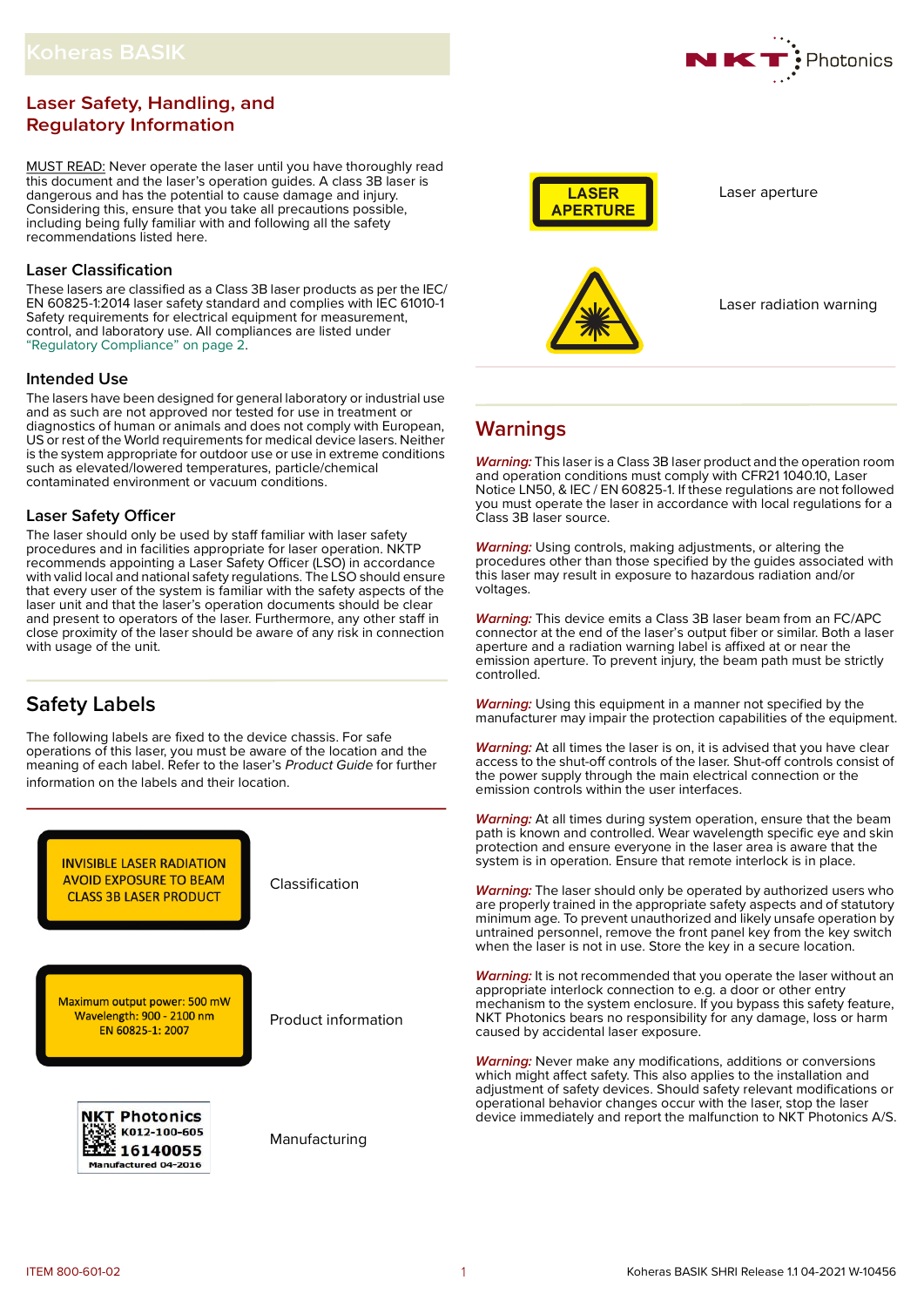

# **Damage Prevention**

**Caution:** If the laser's full or partial beam is obstructed or guided towards flammable materials, it can ignite a fire. Flammable materials include paper, solvents or other similar combustible material. Keep the beam path free from any combustible material and keep a fire extinguisher nearby the laser operation area.

**Caution:** Avoid spilling fluid onto the laser chassis and accessories. If spillage occurs, remove it immediately using absorbent material. Do not allow spilled fluid to enter into the chassis.

**Caution:** Avoid spilling fluid onto the electrical system. Place the laser so that in the event of a spillage, the electrical sockets' exposure is minimized.

**Caution:** Always clean the surface of the equipment with a dry cloth or tissue only. Disconnect the power supply before cleaning the unit.

### **Caution: Protective Equipment**

- Laser Safety Officers are also responsible for the issuing and/or wearing of personal protective equipment. Direct exposure of the eye to the invisible laser beam must be avoided. At all times, proper eye-wear must be worn and maintained according to Personal Protection Equipment at Work regulations.
- Compulsory regulations also require the issuing and/or wearing of personal protective equipment. The necessity of reading the laser's documentation applies especially to persons working only occasionally with the laser.
- Use protective equipment, wherever required by the circumstances or by law.

# **Caution: Servicing the Laser:**

- There are no user serviceable components inside the laser. In case of malfunction, NKT Photonics should be consulted.
- The unit is sealed with a label "WARRANTY VOID IF REMOVED" and it is thus strictly prohibited to remove the chassis cover.

### **Caution: Storage:**

- If required, the laser should be stored in a dry and cool place (15-  $20^{\circ}$ C).
- The optical output should be protected using the mechanical shutter on the front panel of the chassis.
- Avoid exposing the unit to vibrations or mechanical shock.

### **Caution: Chassis Cleaning**

• To clean the chassis, disconnect the power source and use a soft and damp cloth. Do not use solvents or similar cleaning agents on the chassis or any other parts of the laser.

### **Caution: Emergency Response:**

• In the event of an emergency or accident, make sure to have a contingency plan prepared and readily available including response actions and contact persons.

### **Caution: Disposal**

• When disposing the laser, follow local waste regulations.

# <span id="page-1-0"></span>**Regulatory Compliance**

# **CE Mark – Declaration of Conformance for EMI and Safety (EEC)**

The lasers listed in this document comply with the requirements of the

Council Directive 2014/30/EU in approximation of the laws of the Member States relating to safe design, use and implementation of lasers, electromagnetic compatibility and the safety of electrical equipment used within certain voltage limits. To evaluate the compliance with these directives, the following standards were applied:

# Safety:

- BS EN 60825-1:2014 (laser class 3B) Safety of laser products Part 1: Equipment classification and requirements
- BE EN 61010-1:2010 Safety requirements for electrical equipment for measurement, control, and laboratory use - Part 1: general requirements

# Immunity:

BS EN 61326-1:2013 Electrical equipment for measurement, control and laboratory use – EMC requirements

# CE Approval

The Declaration of Conformity (DoC) and IEC certificates can be downloaded from:

#### **[https://www.nktphotonics.com/lasers-fibers/support/certificates](https://www.nktphotonics.com/lasers-fibers/support/certificates-and-approvals)and-approvals**

### FDA Approval

The Koheras BASIK complies with 21CFR 1040.10 except for deviations pursuant to Laser Notice 50, dated June 24, 2007.

# **Safety Instructions Governing Specific Operational Phases**

# **Precautions**

Take the necessary precautions to ensure that the laser is used only when in a safe and reliable state. In the event of malfunctions, disable the laser device immediately and unplug its electrical power. Have any defects rectified immediately.

Before starting the laser, prepare a site specific Risk Assessment to ensure no persons are at risk. Inform operating personnel before beginning special operations, and appoint a person to supervise the activities. Ensure that the user operation area is adequately secured.

# **Specific Safety Aspects**

Specific safety aspects are:

- Physical hazards related to the system. See the following section: Physical Hazards.
- Protection of the system users against physical hazards. See Section Personnel Safety.
- Proactive measures against these hazards. See the following section: Constructive Safety Features.

Within this classification, the laser is a class 3B laser, and is a potential hazard to the human operator. The class 3B laser beam is also classified as a potential fire hazard. Direct radiation from Class 3B products are a hazard to eyes and skin. Precautions include eye and skin protection, remote interlocks and warning labels.

### Physical Hazards

**Warning:** The laser beam is dangerous to the eyes and skin. The dangers include:

- Direct radiation as it leaves the laser.
- Radiation reflected from a surface.
- Diffused radiation originated from a scattered reflection.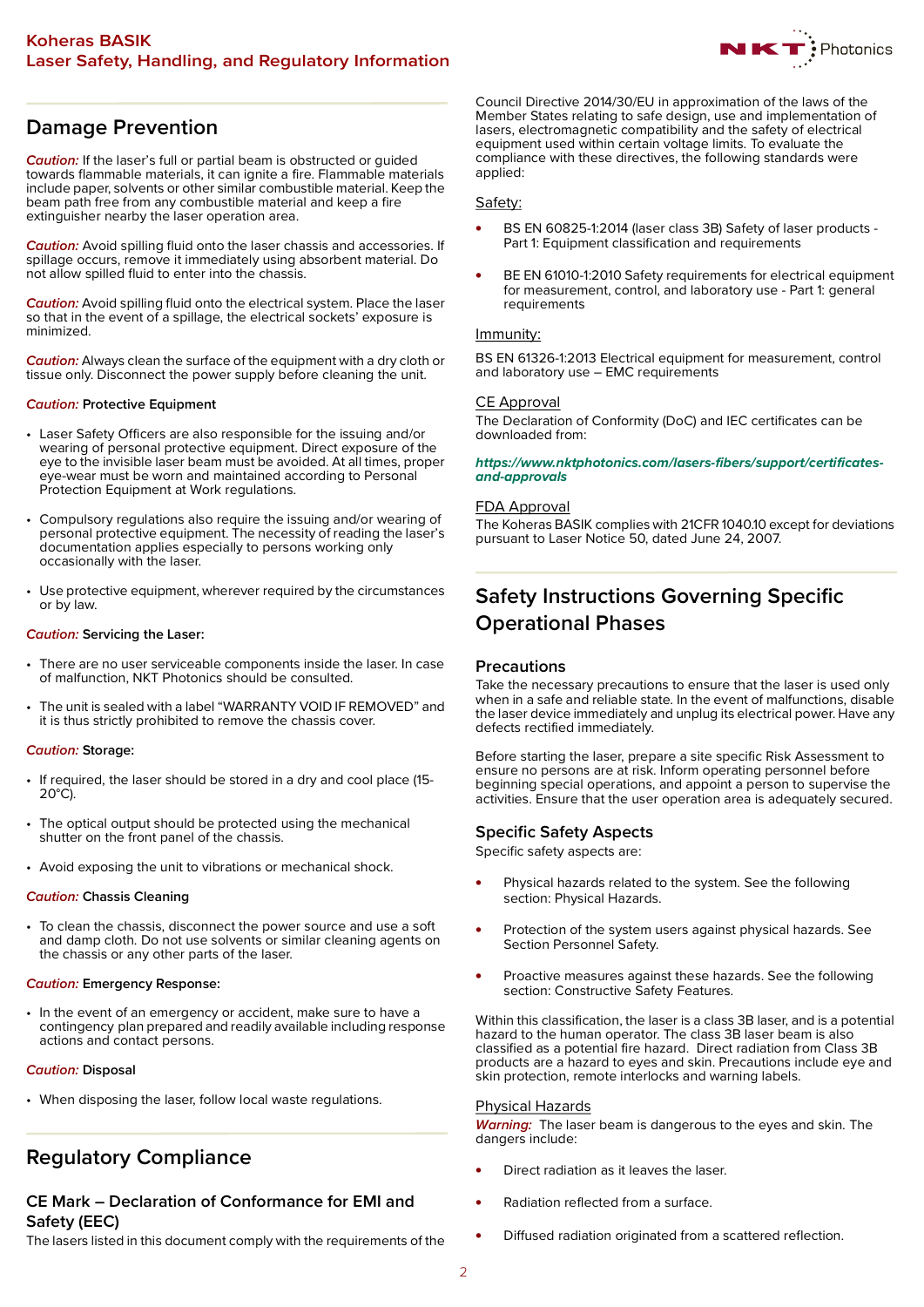# **Koheras BASIK Laser Safety, Handling, and Regulatory Information**



## Light

In case of exposure, the laser may provide laser radiation with power levels up to 10 milliwatts for C15 and Y10 modules and 30 and 40 milliwatts for X15 and E15 modules respectively. Except for the Y10 module, the laser's emissions can consist of wavelengths from 1535 to 1580 nanometers. For Y10 modules, emission wavelengths range from 1030 to 1120 nanometers. Despite the non-ionizing nature of the operating wavelengths, damage can still occur to living tissue as a result of heat produced during radiation absorption or via multi-photon absorption. Suitable beam dumps must be used at all times when the laser is operating.

In general, the maximum permissible radiation exposure for the skin is several times greater than for the eye. Safety measures with regard to the radiation hazard are therefore mainly focused on dangers for the eye. Not only is the direct laser beam hazardous, but unchecked reflections of laser light also constitutes a potential hazard.

# Personnel Safety

### **Personnel Protection**

# **Warning:**

Risk of serious injury: Always wear wavelength specific laser safety glasses when there is a chance of exposure to radiation from the laser. The filter in protective eyewear provides protection for only a narrow band of wavelengths. Ensure you are wearing the appropriate protective eyewear for the laser device in question. Check with your Laser Safety Officer or other safety personnel for guidance in selecting the appropriate eyewear.

For protective eyewear, the American National Standards Institute (ANSI) standard for the safe use of lasers requires that a set of protective eyewear blocking the appropriate laser wavelength should be worn while operating or servicing class 3B lasers.

Clearly label safety eyewear with their optical density and their specified wavelength protection. To avoid confusion, laser safety eyewear should be kept separate from any other safety eyewear and personal protective equipment.

Using the wrong type of safety eyewear is dangerous. It can be more dangerous to have improper eyewear and a false sense of security than to have no eyewear and take precautions based on the absence of protection. Even if you are wearing protective eyewear, never look directly into the beam; intense laser radiation is capable of destroying the protective filter.

### **Eye Protection**

### **Warning:** Warning:

Potential eye burns: Only use the laser in accordance with its designated use.

The following guidelines describe some of the actions necessary to avoid injury caused by the laser beam. Always follow these guidelines and take additional precautions if necessary.

When eyewear is necessary, make sure it has the proper optical density for the laser wavelength.

All other personnel in the vicinity of the laser must wear protective eyewear.

Permit only qualified personnel to operate the laser.

Never look directly into any laser beam.

Avoid indirect viewing of direct or reflected laser radiation. Specular and diffuse reflections (from reflective surfaces) can be as dangerous as the direct laser beam. Never view the beam directly through optical instruments.

Take precautions to ensure that there are no reflecting objects in the path of the laser beam.

Do not deviate from standard operating procedures when working

with class 3B and class 4 laser equipment.

Use lasers only in approved applications and locations. Take adequate precautions to prevent unauthorized personnel from entering the area where a class 3B laser is operating. Do not use lasers around untrained personnel. Ensure that all personnel in the area observe proper safety precautions.

Report all incidents of exposure to your supervisor.

Clearly display warning signs indicating the laser enclosed area with an additional warning light outside the door.

Adhere to local and national regulations governing the safe use of lasers.

Be aware that maintenance of eyewear includes, but not limited to: inspection, cleaning, testing and training in use. Maintenance should only be performed by competent personnel.

### **Skin Protection**

# **Warning:**

Potential skin burns: if the laser beam is kept motionless for a long period it can burn exposed skin. Only use the laser in accordance with its designated use. Safety interlocks are only to be overruled by authorized personnel.

Although the skin can withstand considerably higher radiation intensity than the eyes, tissue may be burned to a greater or lesser degree, depending on the radiation time and the irradiation intensity.

Avoid contact between the skin and the beam. Reflections of the beam may be as dangerous as the beam itself. Wear appropriate protective clothing to protect the skin whenever necessary.

# **Fire Protection**

### **Warning:**

Fire hazards: Class 3B lasers are potential fire hazards. If the laser beam is kept motionless for a long period it can cause flammable materials to smolder, burn, or explode. Always keep a fire extinguisher in the laser area in case a fire occurs.

### Constructive Safety Features

### **Safety Features**

The laser device is equipped with the following constructional safety features:

Appropriate Class 3B label affixed to laser device enclosure (see section Labeling).

All parts of the laser where laser radiation may possibly escape are marked with the appropriate adhesive danger signs (according to IEC 60825).

The laser has an emission indicator LED fitted that indicates laser energy is present or can be accessed.

The laser is equipped with a safety interlock system. In case of an emergency, the laser can be fully switched off (no laser emission) by breaking the interlock line.

### **Quality Compliance List**

All NKT Photonics products are produced under our quality management system certified in accordance with ISO 9001:2015 and in some cases, in accordance with ISO 13485:2016.